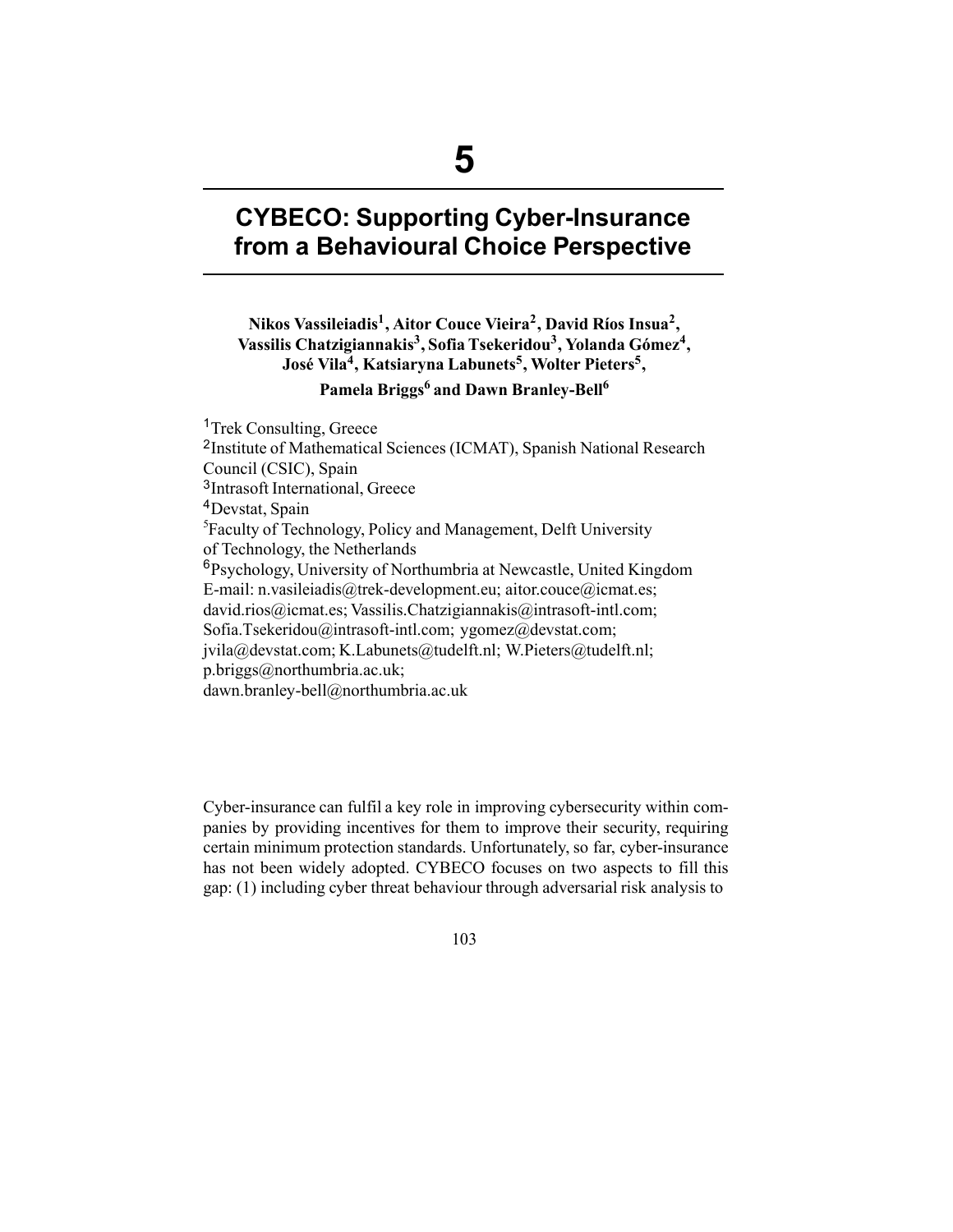support insurance companies in estimating risks and setting premiums and (2) using behavioural experiments to improve IT owners' cybersecurity decisions. We thus facilitate risk-based cybersecurity investments supporting insurers in their cyber offerings through a risk management modelling framework and tool.

## **5.1 Introduction**

Cyber security is increasingly perceived as a major global problem as reflected by the World Economic Forum [1] and is becoming even more important as companies, administrations and individuals get more and more interconnected, facilitating the spread of cyberthreats. Famous examples include the Target 2014 data breach, in which a cyber attack to that company through one of its suppliers caused the loss of 70 million credit card details, entailing major reputational damage, and the NotPetya malware, which affected thousands of organisations worldwide with an estimated cost of more than 8 billion EUR.

Given the importance of this problem, numerous frameworks have been developed to support cybersecurity risk management, including ISO 27005 [2] or CORAS [3], among several others. Similarly, several compliance and control assessment frameworks, like ISO 27001 [4] or Common Criteria [5], provide guidance on the implementation of cybersecurity best practices. Their extensive catalogues of assets, controls and threats and their detailed guidelines for the implementation of countermeasures to protect digital assets facilitate cyber security engineering. However, a detailed study of the main approaches to cybersecurity risk management reveals that they often rely on risk matrices for risk analysis purposes, with shortcomings documented in e.g. Thomas et al. [6].

Moreover, with few exceptions like IS1 [7], such methodologies do not explicitly take into account the intentionality of certain threats, in contrast with the relevance that organisations like the Information Security Forum (ISF) [8] start to give to such threats. As a consequence, ICT owners may obtain unsatisfactory results in relation with the prioritisation of cyber risks and the measures they should implement, even more in the case of an increasing variety of threats as well as the increasing complexity of countermeasures for risk management available, including the recent emergence of cyber-insurance products [9].

The CYBECO project aims at providing a framework and a tool to facilitate cyber security resource allocation processes, including the provision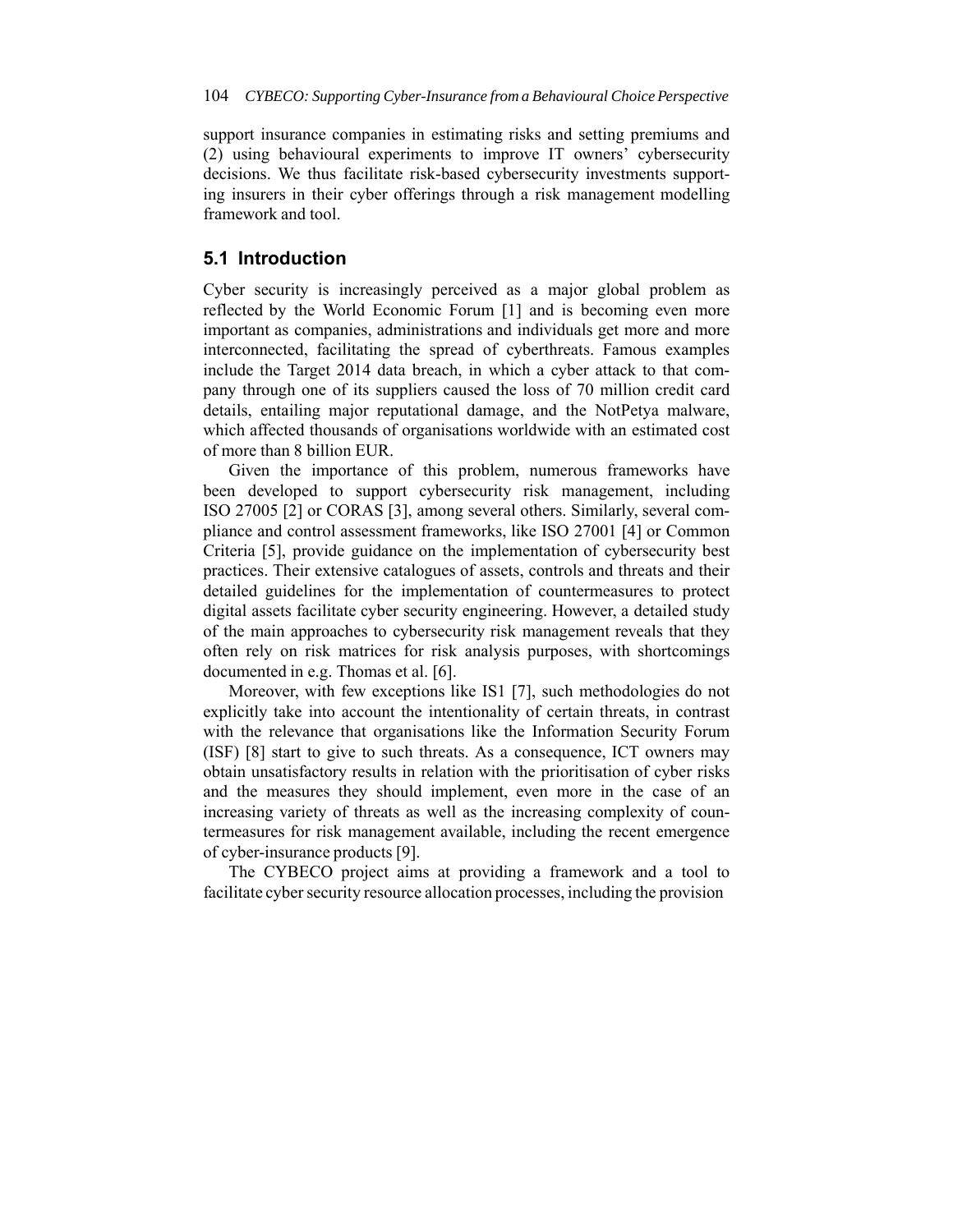of cyber insurance and, consequently, contribute to a more cyber secure environment.

## **5.2 An Ecosystem for Cybersecurity and Cyber-Insurance**

CYBECO includes a detailed analysis of the cyber-insurance (and cybersecurity) ecosystem. This is aimed at facilitating the use of the toolbox for specific stakeholder scenarios, as well as providing policy recommendations that, together with the toolbox, help achieve key goals. We identified several primary and secondary actors participating in the cyber-insurance ecosystem and relationships that exist between them.

The main parties that we identified are:

- *insurance providers* who "assume risks of another parties in exchange for payment" [9];
- *insurance brokers* who provide an advice to the companies on the available insurance products matching their needs;
- *companies* that are interested in transferring part of their cyber-related risks with cyber-insurance. The reasons for purchasing cyber-insurance may differ depending on the company size.

Secondary actors include *consumers* using services or products provided by companies; *experts* that provide professional services to the insurance companies (e.g., risk assessment, forensics, cyber incident counsel, legal and PR services); *regulators* managing corresponding business sectors; and other parties.

Based on the discussions with the representatives of different actor types and existing literature, we identified their motivation and goals, which guide their behaviour in the ecosystem. An insurance provider is interested in increasing its market share, having better actuarial data to improve risk assessment and run a profitable business. Similarly, an insurance broker aims at making a profit, but also at providing its clients with high-quality advice about cyber risks. The companies try to get advice on security investments, cover possible losses related to cyber risks and, in case of an incident, get help with incident handling. At a higher level, we have a regulator or government actor whose primary interests are to increase the overall level of security and create a resilient ecosystem [10].

The current cybersecurity regulations and standards are poor concerning policy measures that are related to cyber-insurance. Therefore, we adopted a framework proposed by Woods and Simpson [10] to identify possible policy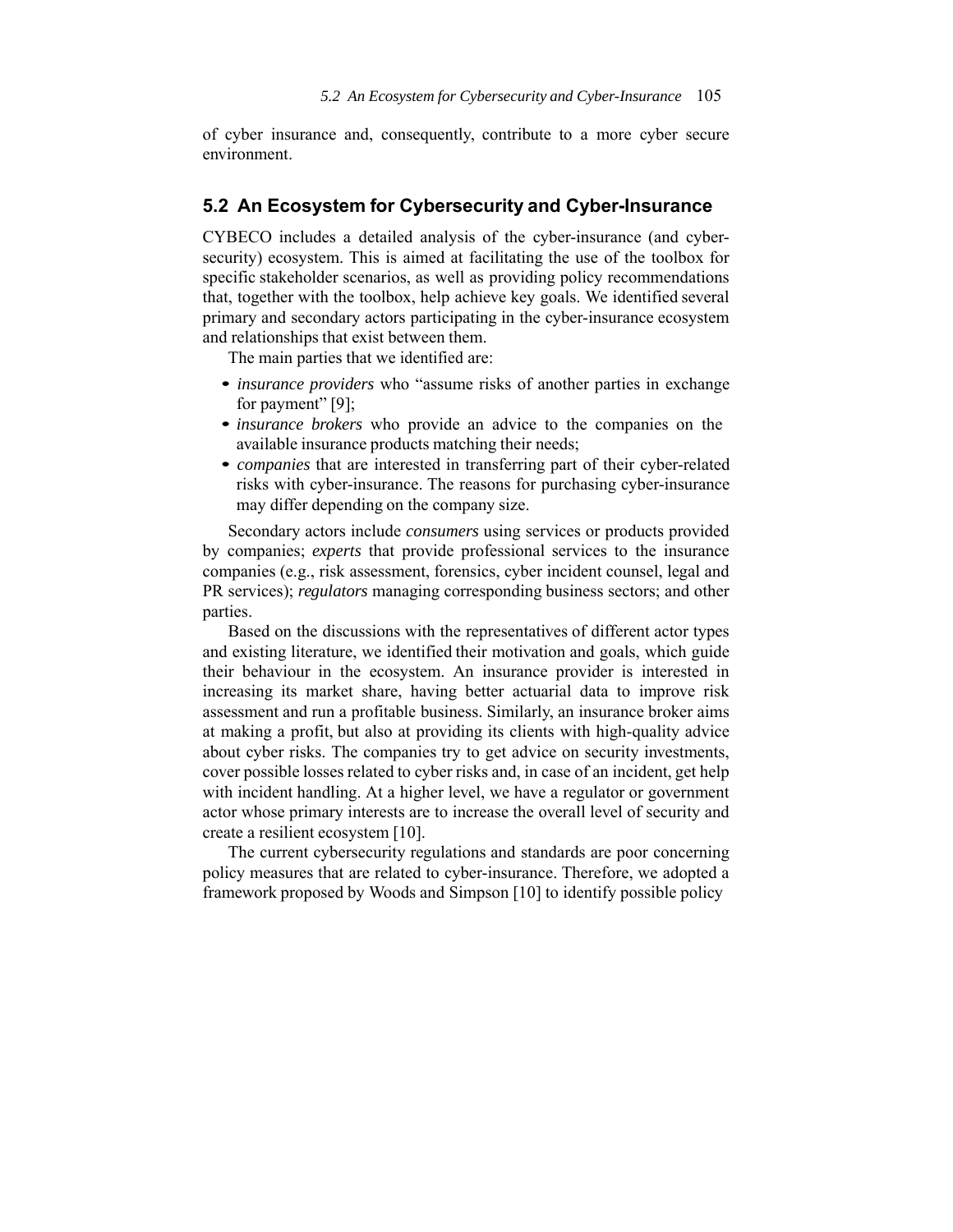measures that can be considered by the government for improving the cyberinsurance market. The framework provides six main themes for possible policy measures:

- 1. *Wider adoption* covers measures like assigning financial costs to cyber events (i.e., regulatory fines), raising awareness that traditional insurance policies do not cover cyber risk, supporting market development via governmental procurement capability, and making cyber-insurance mandatory for specific business sectors.
- 2. *Defining coverage* includes standardisation of the language used in cyber-insurance policies, promotion of cyber exclusion clauses in noncyber policies, and providing certification for acts of cyber war or terrorism.
- 3. *Data collection* includes policy measures such as the introduction of standard data formats for risk assessment and claim processes, requirements for risk assessment data collection, and collecting high-level data on the cyber-insurance market.
- 4. *Information sharing* consists of measures like making available data collected by government (related to GDPR or NIS regulations), open access to sector-specific information-sharing initiatives (sector ISACs), creating a state- or EU-level cyber incident data repository and mandating other organisations to share data.
- 5. *Best practice* includes defining cybersecurity best practices that cyberinsurers should check with their clients or even demand and, at the same time, implementing regulations that clarify what the liability of insurers giving security advice is.
- 6. *Catastrophic loss* comprises policy measures related to the role of government as insurer of last resort, including different models for insuring catastrophic events (e.g. terrorism).

To better understand which policy measures have more influence on the ecosystem, we mapped the goals of the actors to Wood and Simpsons' framework. Wider adoption of cyber-insurance implies growth of the market and, therefore, supports goals like increasing market share for insurers, making a profit for insurers and brokers. At the same time, wider adoption means that more companies insured their cyber risks, implying that the resilience of the ecosystem is also increasing. Policy measures related to coverage definition help brokers to better advice companies about relevant insurance products meaning that companies get an appropriate policy to cover their cyber risks. Wider use of cyber exclusions in non-cyber policies could lead to improving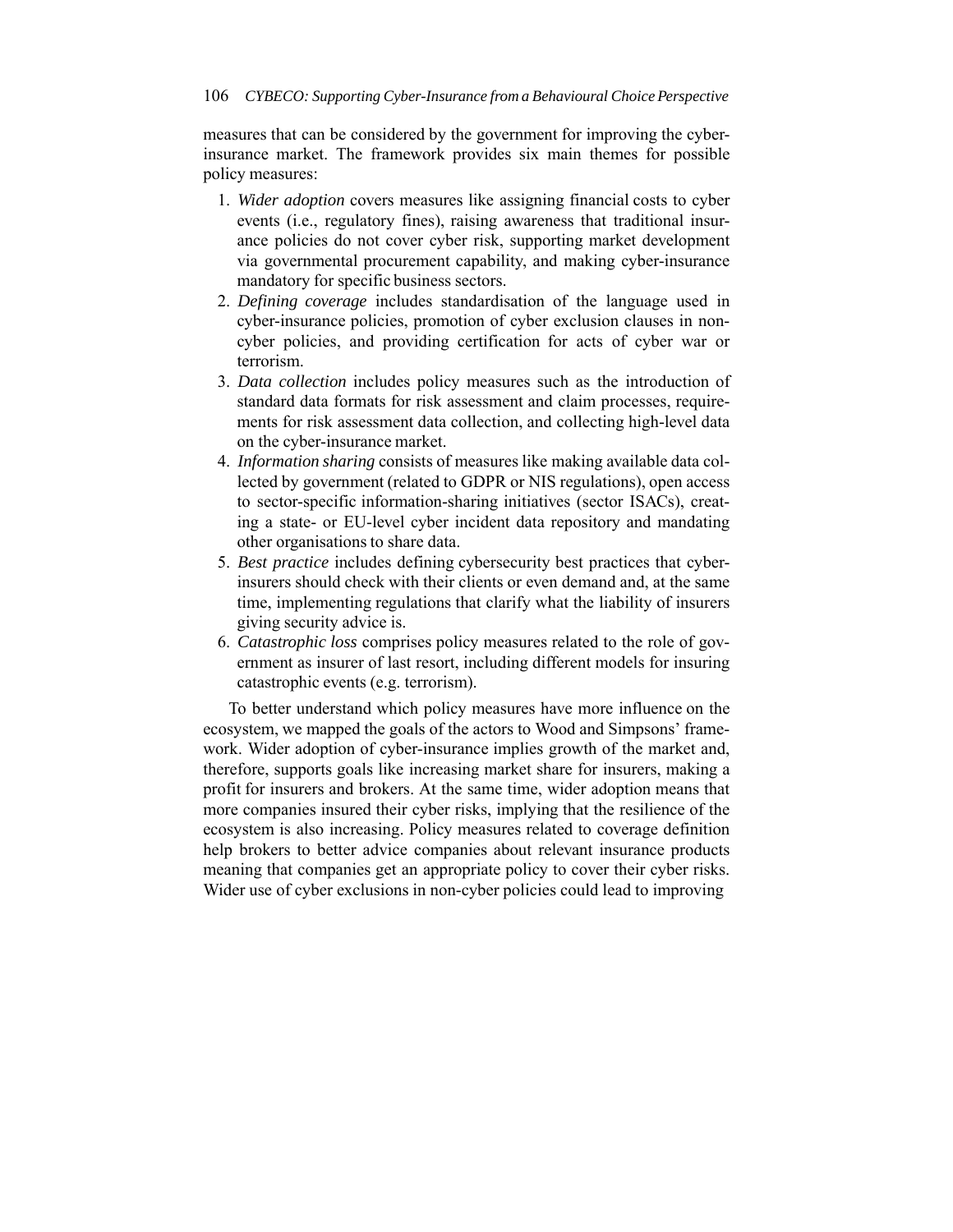the level of sales of cyber-insurance products contributing to the profitability of insurers and brokers.

Data collection policy measures impact insurers' goal related to having better actuarial data. Information sharing measures also supply insurers with actuarial data and help brokers to provide clients with high-quality advice about cyber risks as brokers can have real information about current cyber incidents. Security best practices help brokers to advise their clients on cyber risks and countermeasures, meaning that companies get advice about what security investments to make. By using security standards in cyber-insurance risk assessment and even including security best practices as required in cyber-insurance policy, the government could affect the overall level of security in the ecosystem. Finally, catastrophic loss measures contribute to increasing ecosystem resilience, which is the goal of the governmental actor.

The only goal that is not covered by this policy measures framework is related to company actors who need assistance in incident handling. However, the existing practice shows that most insurers offer their clients crisis management services as a part of cyber-insurance products. Such services are mostly provided by partnering organisation and its cost is included in the policy coverage [11, 12].

Details on the cyber-insurance ecosystem, the associated policy recommendations, and their connection with the CYBECO toolbox are described in the associated deliverable [14].

### **5.3 The Basic Cybeco Model: Choosing the Optimal Cybersecurity and Cyber-Insurance Portfolio**

CYBECO provides several cyber-insurance related decisions. The main model aims at providing support to an organisation that needs to allocate its cybersecurity resources, including the adoption of cyber-insurance. In it, we distinguish between a Defender, to which our methodology will support in her allocation, and an Attacker, who will try to perpetrate attacks to the Defender in pursue of certain goals.

We represent the problem as a bi-agent influence diagram (BAID) in Figure 5.1, with the terminology used in [14]. Therefore, the diagram includes oval nodes that represent uncertainties modelled with probability distributions; hexagonal utility nodes that represent preferences modelled with a utility function; rectangle nodes, which represent decisions modelled through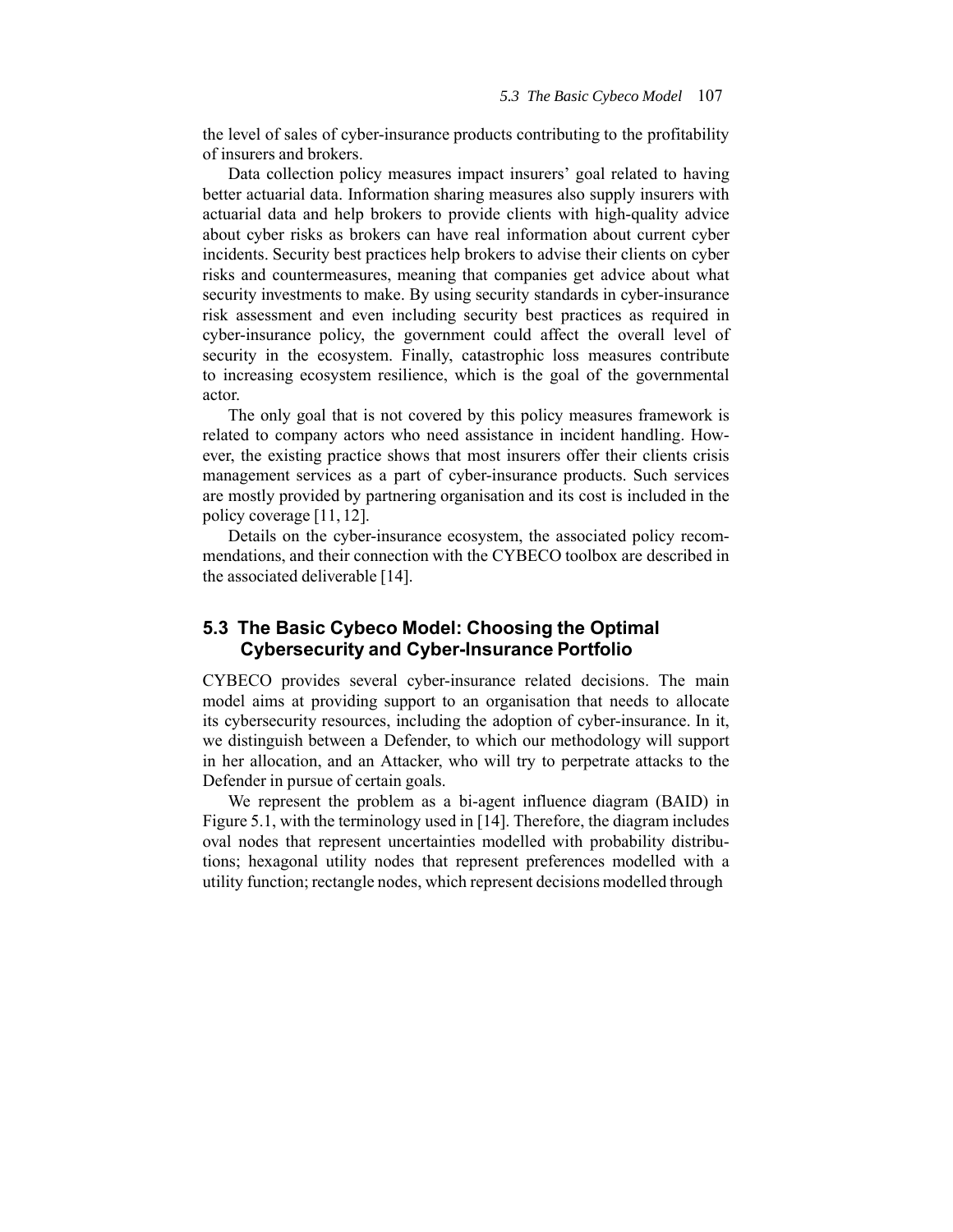

**Figure 5.1** BAID describing the cybersecurity resource allocation problem.

the set of relevant alternatives at such point; and, finally, double oval nodes that represent deterministic nodes modelled through a function evaluating the antecessors of the corresponding node. The diagram also includes arrows to be interpreted as in standard influence diagrams [15]. Light nodes designate nodes belonging just to the Defender problem; dark ones to the Attacker; and, finally, striped ones are relevant to both agents.

We outline the BAID. First, we include a description of the organization profile and features, including its assets. We then identify the threats relevant to the organisation; following the ISF classification, we distinguish between environmental, accidental and non-targeted cyber threats, which we model through uncertain nodes. Besides, we also consider targeted cyber threats, modelled as decisions, but associated with a different agent, the Attacker. Having determined the threats and relevant assets, we may identify the impacts that we separate between insurable and non-insurable ones.

Once with the relevant threats and impacts for the organisation at hand, we may identify the actions that may be undertaken to mitigate the likelihood and/or impact of the threats. We distinguish three types of instruments: proactive security controls, reactive security controls and insurance. The above instruments may have to satisfy certain constraints (financial, technical, compliance, etc.). Besides, they will have security and insurance costs, which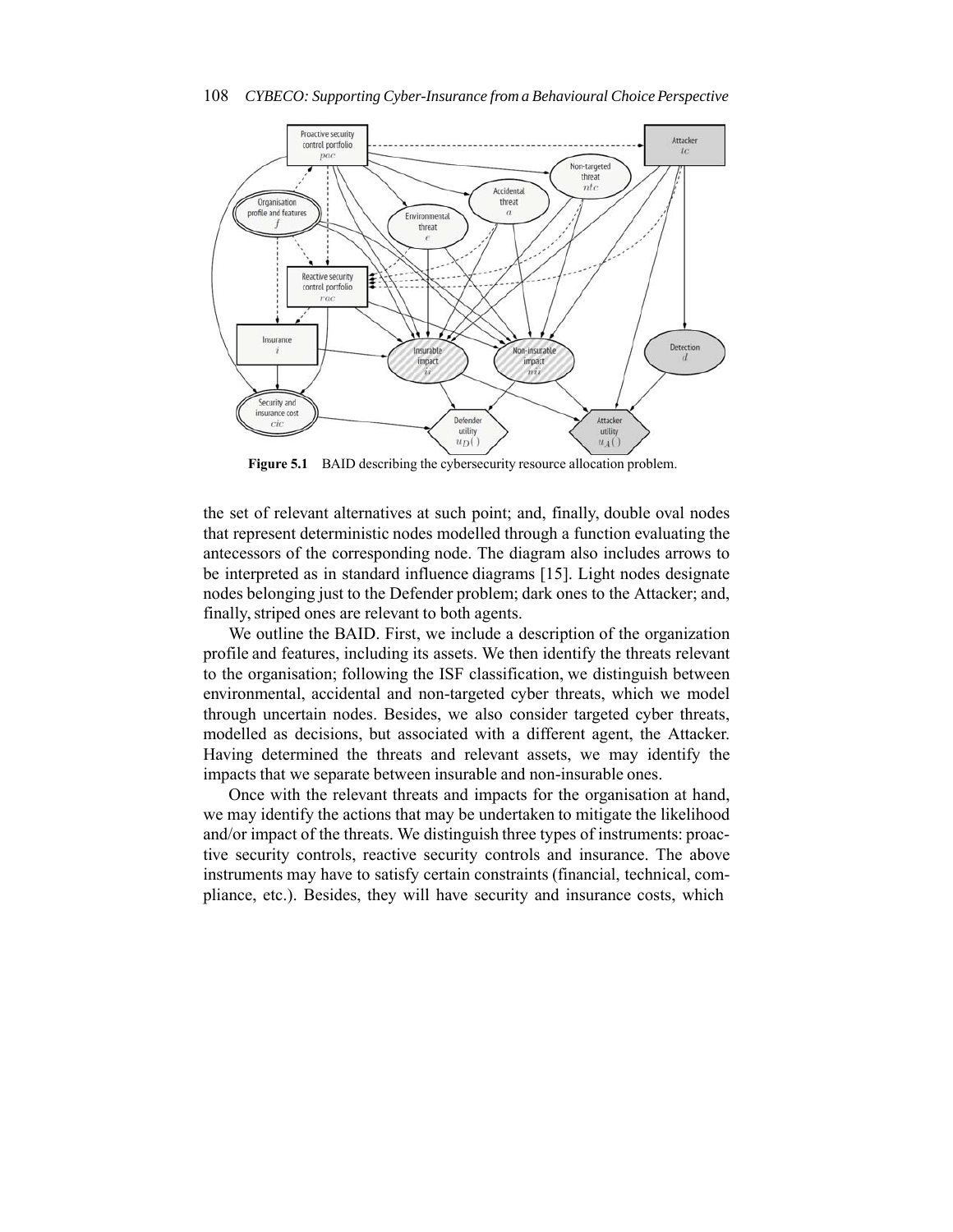will typically be deterministic. With all the relevant attributes in place, we may then prepare the preference model for the Defender through her utility.

We turn now to the remaining elements of the Attacker problem, mainly his detection and identification. Finally, with all his relevant elements in place, we may then build a preference model for the Attacker through the utility of the attacker through a value node.

Based on such model, we build the so-called Defender problem. This facilitates the quantitative modelling of the problem using conditional probability distributions at uncertain nodes and a utility function for modelling the preferences and risk attitudes of the Defender. All those models are standard in decision analysis except those referring to the likely threats performed by the attacker(s) that entail strategic thinking.

To facilitate their assessment, we consider the so-called Attacker problem. As we do not have full access to the attackers to elicit their beliefs and preferences, we use random probabilities and utilities to model our uncertainty about them. We then simulate from such problem to find the corresponding random optimal alternatives that help us to find the required attack forecasts. This feeds back the Defender problem that is finally solved to provide the optimal proactive portfolio, reactive portfolio and insurance that should be implemented by supported organisation.

This and other models for other cyber-insurance related decisions are fully described in [17].

# **5.4 Validating CYBECO**

The findings of the CYBECO project have been validated in several ways:

- 1. A set of use cases and scenarios were developed to verify whether the proposed models were robust in all situations. They are available in [18]. They have confirmed the validity of our approach, although some fine tuning, specification and further modelling has been required.
- 2. A workshop in which we presented the CYBECO toolbox wireframes to a number of cybersecurity professionals and solicited their feedback. This was essential for the fine-tuning of the project findings.
- 3. The last validation approach focused on the application of behaviouralexperimental methods to test the assumptions of the CYBECO models on purchase behaviour of cyber-protection measures and cyberinsurance, as well as on the belief formation of cyber-risk and vulnerability levels. To this end, the project has designed and run a large-scale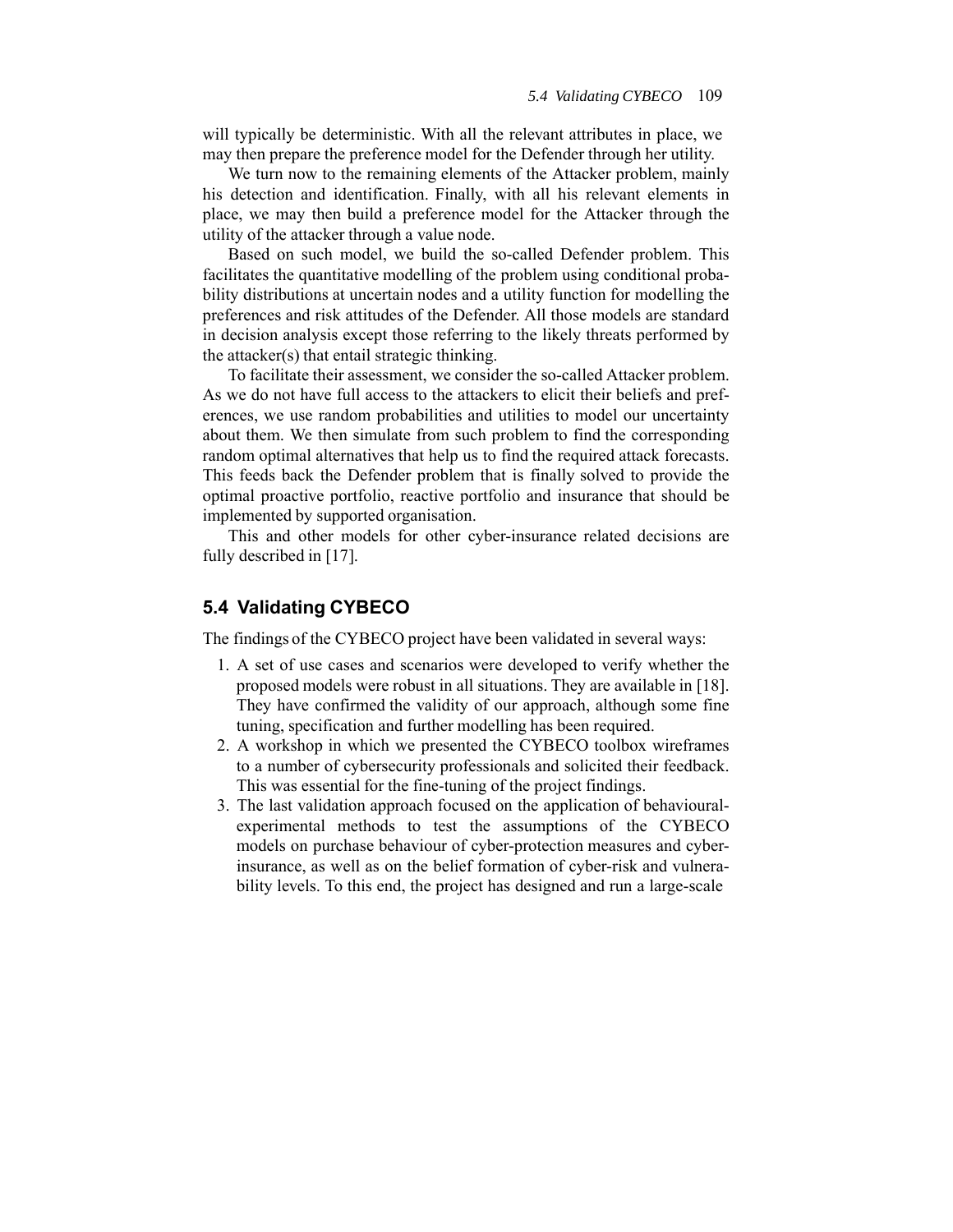online behavioural economic experiment with a total sample of 4.800 subjects from Germany, Poland, Spain and UK. Beyond the validation of the model, the experiment has provided behavioural insights relevant for the development of the cyber-insurance market in the EU.

The structure of the experiment was as follows. In a controlled gamified environment, subjects were meant to design the protection and cyberinsurance strategy for an SME and were required to carry out certain tasks online (see Figure 5.2). After that, each subject may receive a random attack

| Cybersecurity shop |                                                                                                                            |                                                                                                  |                       |                                                                                                                                                               |          |
|--------------------|----------------------------------------------------------------------------------------------------------------------------|--------------------------------------------------------------------------------------------------|-----------------------|---------------------------------------------------------------------------------------------------------------------------------------------------------------|----------|
|                    |                                                                                                                            |                                                                                                  |                       |                                                                                                                                                               |          |
|                    | Remember that you have a budget of 450 VC and keep in mind that once you press "Continue" you will not be able to go back. |                                                                                                  |                       | Welcome to our Cybersecurity shop! Below, we present the security measures you can buy for CYBECORR Select the measures you want to buy and press "Continue". |          |
|                    | You can reread the instructions at any point by pressing the "instructions" button on the top right.                       |                                                                                                  |                       |                                                                                                                                                               |          |
|                    |                                                                                                                            |                                                                                                  |                       |                                                                                                                                                               |          |
|                    |                                                                                                                            | <b>Security Measures</b>                                                                         |                       |                                                                                                                                                               |          |
|                    |                                                                                                                            | Security measures are computer softwares used to prevent, detect and remove malicious software:  |                       |                                                                                                                                                               |          |
|                    | <b><i><u>Autic security</u></i></b> mea                                                                                    |                                                                                                  |                       |                                                                                                                                                               |          |
|                    |                                                                                                                            |                                                                                                  |                       |                                                                                                                                                               |          |
|                    |                                                                                                                            |                                                                                                  |                       |                                                                                                                                                               |          |
|                    |                                                                                                                            |                                                                                                  |                       |                                                                                                                                                               |          |
|                    |                                                                                                                            |                                                                                                  |                       |                                                                                                                                                               |          |
|                    |                                                                                                                            |                                                                                                  |                       |                                                                                                                                                               |          |
|                    |                                                                                                                            |                                                                                                  |                       |                                                                                                                                                               |          |
|                    |                                                                                                                            | Basic security measures costs 0 VC and the initial<br>probability of suffering the attach is 40% |                       | Advanced security measures costs 314 VC and the<br>initial probability of suffering the attach is 20%.                                                        |          |
|                    |                                                                                                                            |                                                                                                  |                       |                                                                                                                                                               |          |
|                    | Cost                                                                                                                       | ovc<br>40%                                                                                       | Cost                  | 314 VC<br>20%                                                                                                                                                 |          |
|                    | Attack probability                                                                                                         |                                                                                                  | Attack probability    |                                                                                                                                                               |          |
|                    |                                                                                                                            | Which one do you want to buy?                                                                    |                       |                                                                                                                                                               |          |
|                    | <b>Basic security measures</b>                                                                                             |                                                                                                  |                       | Advanced security measures                                                                                                                                    |          |
|                    |                                                                                                                            |                                                                                                  |                       |                                                                                                                                                               |          |
|                    |                                                                                                                            |                                                                                                  |                       |                                                                                                                                                               |          |
|                    |                                                                                                                            | Cyberinsurance                                                                                   |                       |                                                                                                                                                               |          |
|                    |                                                                                                                            |                                                                                                  |                       | Cybertreurance is an insurance product used to protect businesses from internet-based risks. We offer you three options with different level of coverage:     |          |
|                    | No Imperation                                                                                                              |                                                                                                  | <b>Luic insurance</b> | <b>Premium</b> Insurance                                                                                                                                      |          |
|                    |                                                                                                                            |                                                                                                  |                       |                                                                                                                                                               |          |
|                    |                                                                                                                            |                                                                                                  |                       |                                                                                                                                                               |          |
|                    |                                                                                                                            |                                                                                                  |                       |                                                                                                                                                               |          |
|                    | îί                                                                                                                         |                                                                                                  |                       |                                                                                                                                                               |          |
|                    | <b>SUBJECT</b>                                                                                                             |                                                                                                  | INSURANC              |                                                                                                                                                               |          |
|                    |                                                                                                                            |                                                                                                  |                       |                                                                                                                                                               |          |
|                    | Opting for no insurance costs 0 VC and covers 0<br>VC of lost profits in case of attack                                    | The "Basic Insurance" costs 168 VC and covers<br>350 VC of lost profits in case of attack        |                       | The "Premium Insurance" costs 336 VC and covers<br>700 VC of lost profits in case of attack                                                                   |          |
|                    |                                                                                                                            |                                                                                                  |                       |                                                                                                                                                               |          |
| Cost               | ove                                                                                                                        | Cost                                                                                             | 168 VC                | Civil                                                                                                                                                         | 336 VC   |
| Coverage           | ovc                                                                                                                        | Coverage                                                                                         | 350 VC                | Coverage                                                                                                                                                      | 700 VC   |
|                    |                                                                                                                            |                                                                                                  |                       |                                                                                                                                                               |          |
|                    | No insurance                                                                                                               | Which one do you want to buy?<br><b>Basic insurance</b>                                          |                       | Premium insurance                                                                                                                                             |          |
|                    |                                                                                                                            |                                                                                                  |                       |                                                                                                                                                               |          |
|                    |                                                                                                                            |                                                                                                  |                       |                                                                                                                                                               |          |
|                    |                                                                                                                            |                                                                                                  |                       |                                                                                                                                                               | Continue |

**Figure 5.2** Screenshot of the online cybersecurity shop in the experiment.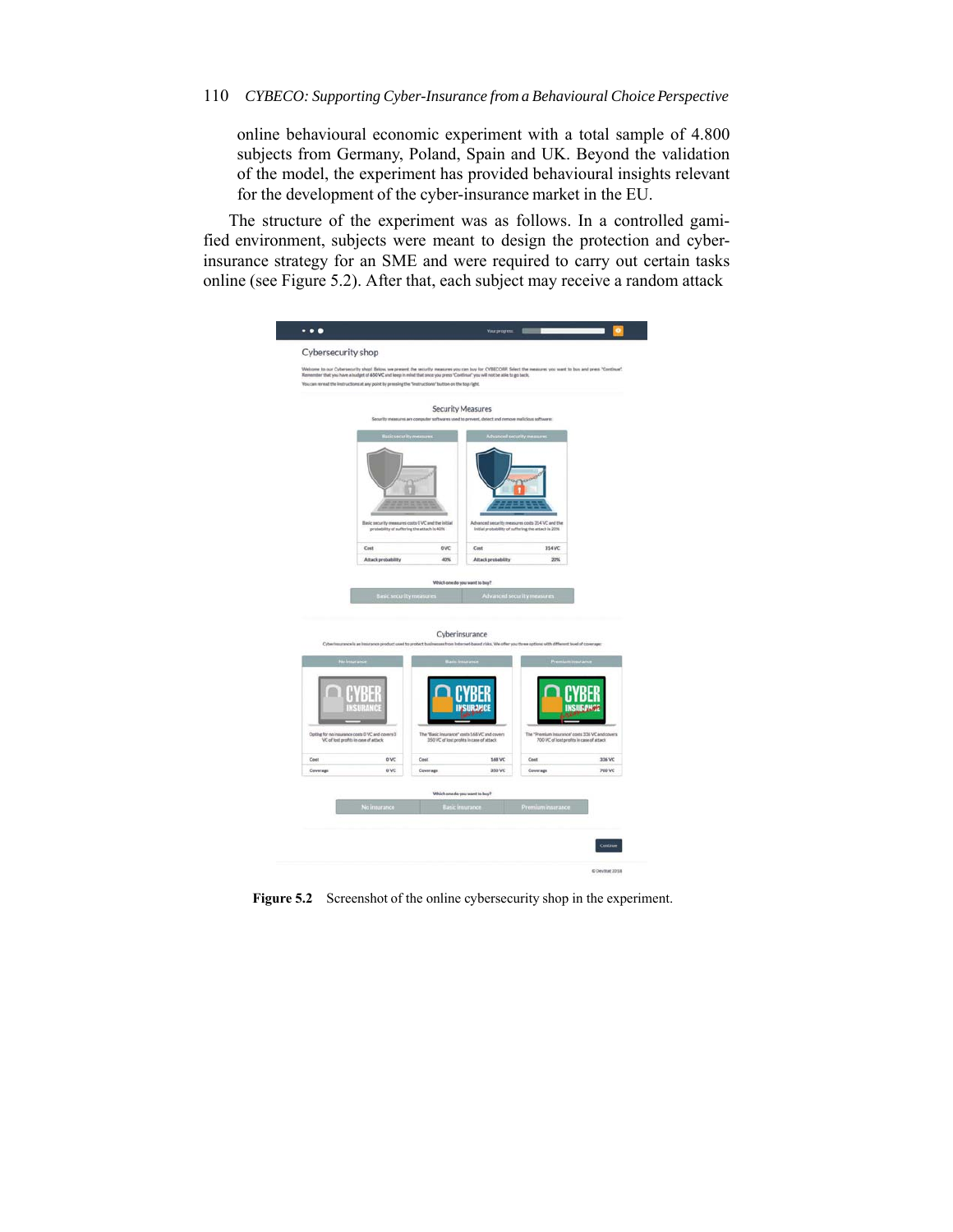with success probability depending on the purchased protection measures and level of security of her online behaviour. According to the methodology of behavioural economics, the decisions of the participants and the random events in the experiment (the attack) have an actual impact in their economic incentives, to be received after completing the experiment. To check belief formation, the process is repeated twice. The experiment also included a questionnaire to measure risk attitude and the Protection-Motivation psychological variables.

The economic experiment validated the underlying assumptions of the model and provided other relevant insights. Experimental results showed that belief formation is dependent on the context of the attack, the participants selecting higher protection and insurance levels under the menace of intentional attacks (cybercrime) than of random (random virus) ones. The experiment also analysed the impact of the experience of suffering a cyberattack in the updating of beliefs and protection-insurance strategies. The results show the presence of two opposite reactions: although an attack does in general motivate participants to increase their protection levels, suffering the attack reduced confidence level in the effectivity of the protection measure for 15.1% of the participants who reduced their protection level after the attack. As insurance behaviour regards, experimental subjects seem to purchase insurance levels over the optimal level. Moreover, the experiment excluded moral hazard in cyber-insurance: purchasing a cyber-insurance policy does not reduce the security level of online behaviour and is positively correlated with the acquisition of stronger cybersecurity protection measures. An additional relevant result of the experiment is the existence of vulnerable segments of population (elder citizens, for instance) that, although being risk averse and concerned with cybersecurity, behave insecurely online. The likely reason for this lack of security is that they do not know how to behave in a safer way.

### **5.5 The CYBECO Decision Support Tool**

When compared with standard approaches in cybersecurity, the CYBECO paradigm provides a more comprehensive method leading to a more detailed modelling of cyber risk problems, yet, no doubt, more demanding in terms of analysis. We believe though that in many organizations, especially, in critical infrastructure sectors, the stakes at play are so high that this additional work should be worth the effort.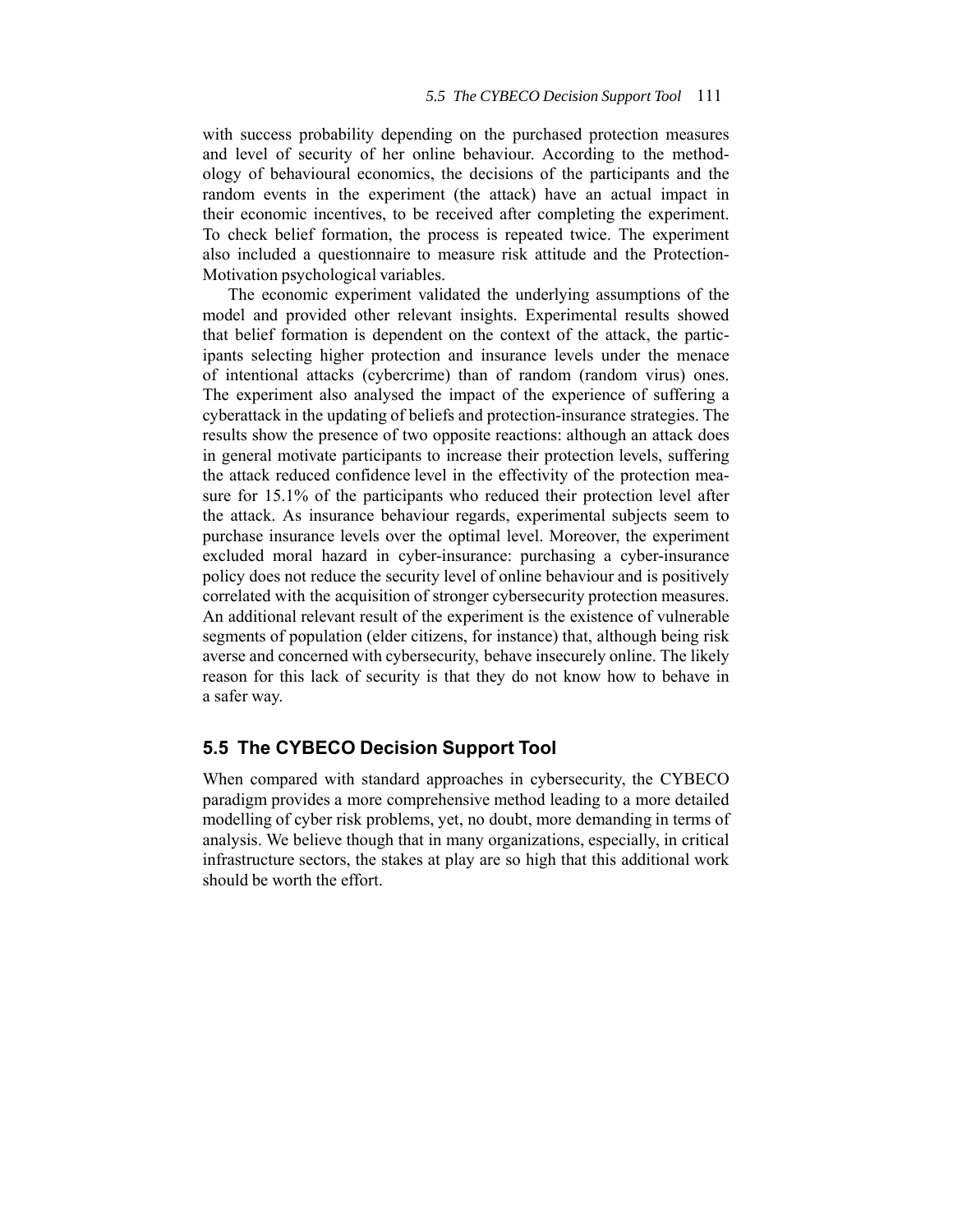To facilitate implementation, we are converting our generic actionable model into a decision support system (DSS), the CYBECO tool, for cybersecurity risk management at a strategic level. The objective of such DSS would be to provide the best portfolio of security controls and insurance products, given a predefined relevant budget and other technical and legal constraints for a certain planning period.

The toolbox adopts the form of an online calculator (see Figure 5.3) to guide the user into analysing their current cybersecurity risk level and the optimal cybersecurity strategy for their specific needs. The calculator is viewed as a multi-step online visually-enriched form, which asks the pertinent

| Home » Risk Analysis               |                    |                        |
|------------------------------------|--------------------|------------------------|
|                                    |                    |                        |
|                                    | Assets             |                        |
| Facilities                         | ⊙                  |                        |
| Value of the facilities in Euros   | $\epsilon$         | <b>Suggested Value</b> |
| IT infrastructure                  | $^{\circ}$         |                        |
| Number of computers                | L                  | <b>Suggested Value</b> |
| Number of servers                  | $\hat{\mathbf{z}}$ | <b>Suggested Value</b> |
| Personal information               | $^{\circ}$         |                        |
| Number of PII records              |                    | <b>Suggested Value</b> |
| Market                             |                    |                        |
| Market share                       | $^{\circ}$         |                        |
| Value of the market share in Euros | $\epsilon$         | <b>Suggested Value</b> |
| Market share in percentage         | 0%<br>0G           | <b>Suggested Value</b> |
| Customers                          | $\odot$            |                        |
| Number of costumers                |                    | <b>Suggested Value</b> |

**Figure 5.3** A snapshot of the CYBECO tool, gathering inputs on assets to feed the cyber risk analysis tool.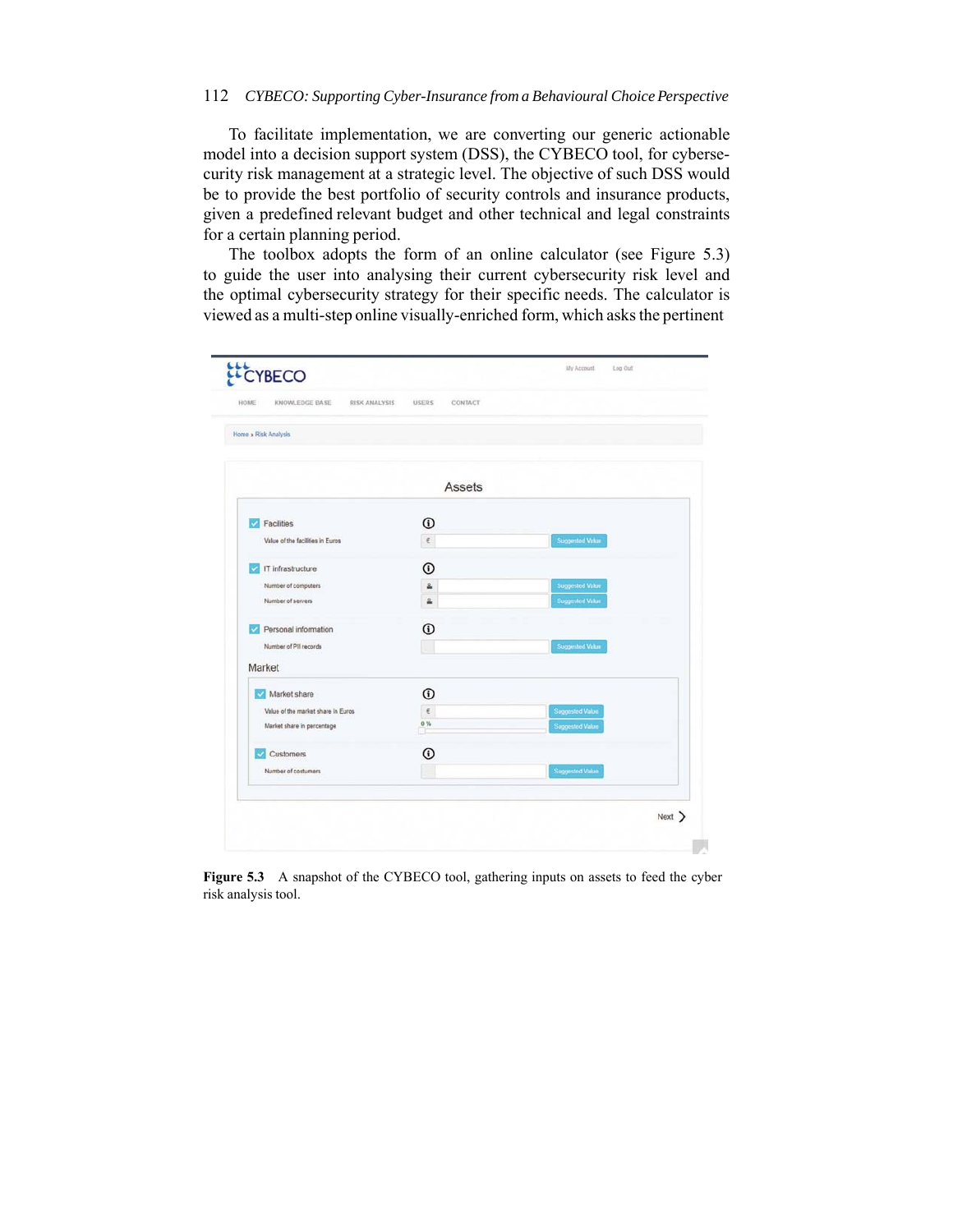questions (e.g., company size, characteristics, relevant threats, relevant security measures and insurance products, relevant impacts, etc.) and offers the best option for the stakeholder (SME, large industry) based on the outcomes of the CYBECO cyber risk management models.

To enhance the usability, visual appearance of outputs, and general userfriendliness of the calculator, three types of user-oriented validations have been undertaken to collect relevant feedback. First, we have designed and implemented a behavioural economic experiment with a sample of 2,000 potential users of the calculator (workers in SMEs in managerial or cybersecurity related positions) in Germany, Poland, Spain and UK. In a gamified controlled environment, the participants were asked to define the cyberprotection and cyber-insurance strategies of an SME using five different framings of the output of the CYBECO calculator. The experiment showed that the potential users of the CYBECO toolbox tend to use it more as an information source to make such a decision in a better informed manner rather than an expert tool able to guide them to the best option and provide relevant recommendations (only 30% of the users declared to have purchased the strategy recommended by the tool). It must be highlighted that this result is not attributable to a lack of understanding of the ranking criteria but it results from the fact that users do consciously prefer a different protection approach, coverage or price level than the one dynamically recommended by the toolbox. Another evaluation target has been the user navigation paths, offered by the toolbox, which were evaluated by two focus groups with about 50 actual users, which helped in improving the visual aspect of the toolbox. Finally, a rich set of uses cases has been developed and applied as usage patterns on the toolbox to crosscheck the correct implementation of the cyber risk analysis algorithms.

# **5.6 Conclusion**

We have provided a brief summary of some of the ongoing and expected achievements of the CYBECO project. On the supply side, we expect that the end-users would benefit from better founded and designed cyber-insurance products and cyber risk management frameworks. On the demand side, we expect that the end-users would benefit from a well-founded tool that allows them to determine their optimal cyber security investments, including the appropriate cyber-insurance product. Globally, the society as a whole would benefit as CYBECO helps in creating a more secure environment.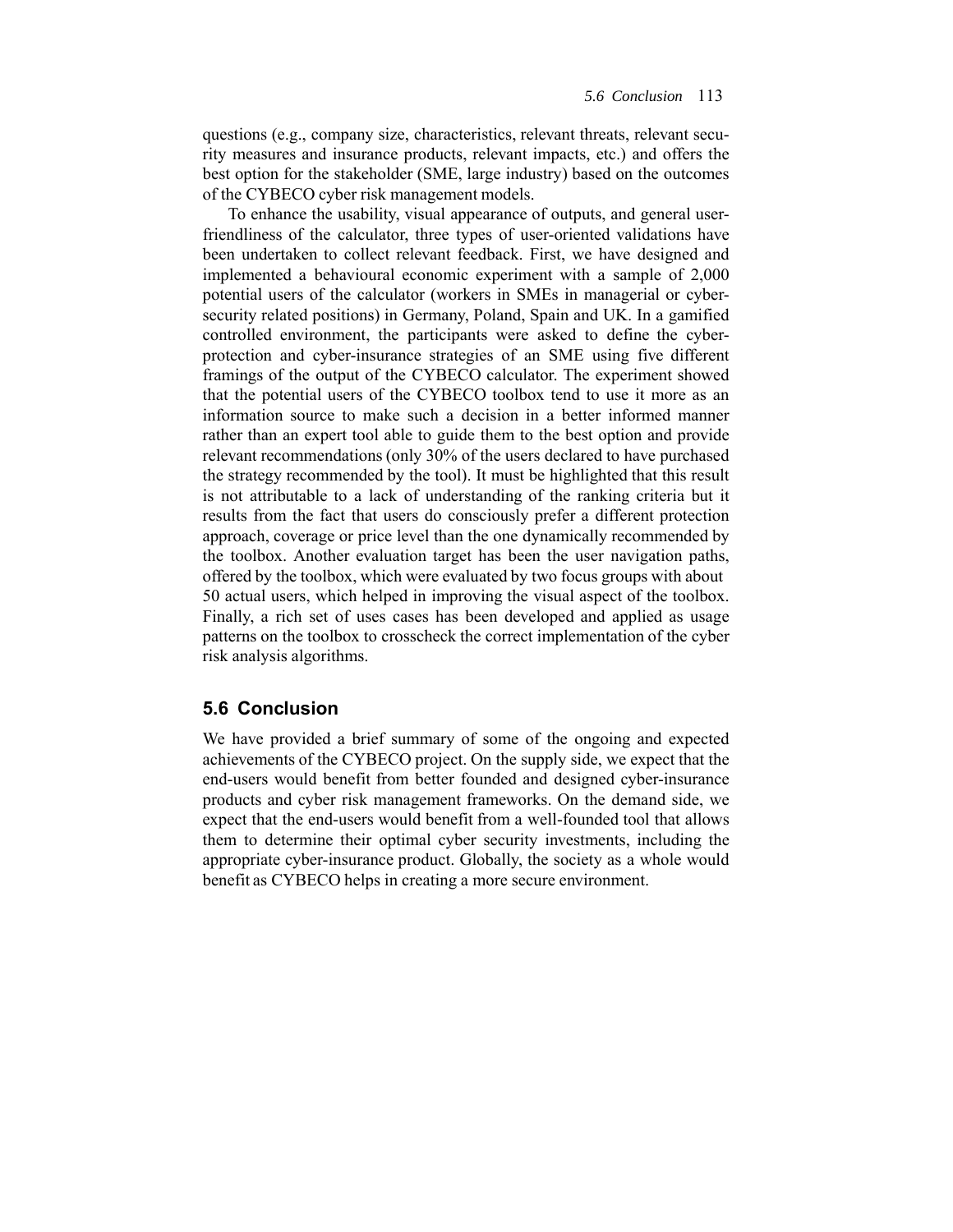In a nutshell, by properly modelling and combining decision-making behaviour surrounding cyber threats (risk generation), the decision-making behaviour of insurance companies (risk assessment) and the decisionmaking behaviour of IT owners (which includes cyber-insurance), we hope to help mitigate cyber risks at the global level.

#### **Acknowledgements**

CYBECO: Supporting cyberinsurance from a behavioural choice perspective is a project funded by the H2020 programme through grant agreement no. 740920.

#### **References**

- [1] World Economic Forum, "The Global Risks Report 2019," 2019.
- [2] International Organization for Standardization, ISO/IEC 27005 Information Security Risk Management, 2013.
- [3] M. S. Lund, B. Solhaug and K. Stølen, Model-driven Risk Analysis: The CORAS Approach, Springer, 2010.
- [4] International Organization for Standardization, ISO/IEC 27001 Information Security Management Systems – Requirements, 2013.
- [5] The Common Criteria Recognition Agreement Members., Common Criteria for Information Technology Security Evaluation, Version 3.1 Release 4, 2009.
- [6] P. Thomas, R. B. Bratvold and J. E. Bickel, "The risk of using risk matrices," in *SPE Annual Technical Conference and Exhibition 2013.*, 2013.
- [7] National Technical Authority for Information Assurance (UK), HMG IA Standard Number 1., 2012.
- [8] Information Security Forum, Information Risk Assessment Methodology 2, 2016.
- [9] A. Marota, F. Martinelli, S. Nanni, A. Orlando and A. Yautsiukhin, "Cyber-insurance survey," *Computer Science Review,* 2017.
- [10] PricewaterhouseCoopers, "The Global State of Information Security Survey 2018," 2017.
- [11] D. Woods and A. Simpson, "Policy measures and cyber insurance: a framework," *Journal of Cyber Policy,* vol. 2, no. 2, pp. 209–226.